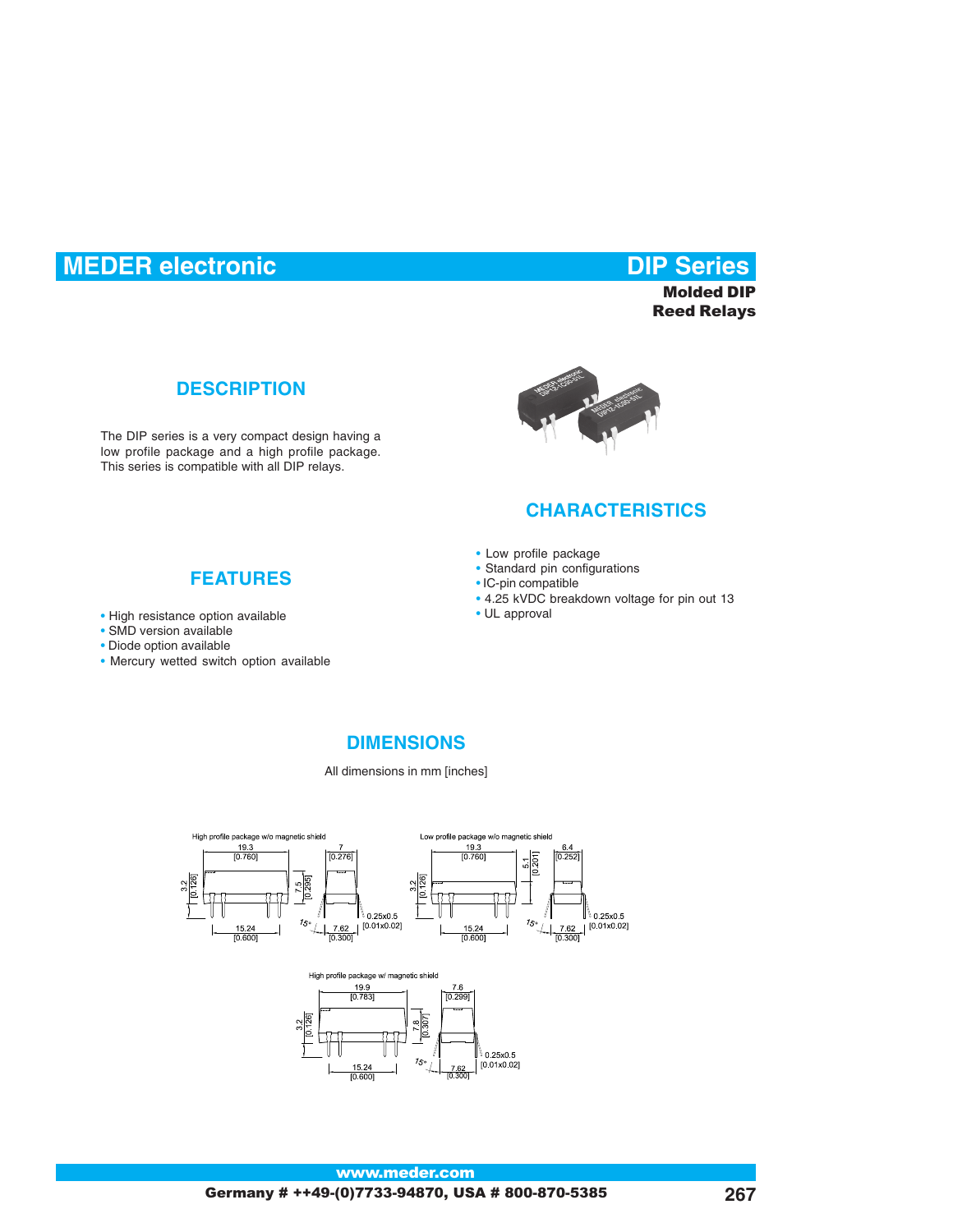# **DIP Series MEDER electronic**

# **Molded DIP Reed Relays**

## **ORDER INFORMATION**

| <b>RELAY</b><br><b>SERIES</b>                                     | <b>NOMINAL</b><br><b>VOLTAGE</b> | <b>CONTACT</b><br><b>FORM</b> | <b>SWITCH</b><br><b>MODEL</b> | <b>PIN OUT</b> | <b>OPTION</b><br>() VERSION WITH<br><b>MAGNETIC SHIELD</b> |  |  |  |  |  |
|-------------------------------------------------------------------|----------------------------------|-------------------------------|-------------------------------|----------------|------------------------------------------------------------|--|--|--|--|--|
| <b>DIP</b>                                                        | $XX -$                           | <b>XX</b>                     | $XX -$                        | <b>XX</b>      | X                                                          |  |  |  |  |  |
| <b>OPTIONS</b>                                                    | 05, 12, 15,<br>24                | 1A                            |                               | $11, 13*$      |                                                            |  |  |  |  |  |
|                                                                   |                                  | 1B                            | 72, 75                        | 19             | L(M), D(Q), E                                              |  |  |  |  |  |
|                                                                   |                                  | 2A                            |                               | 21             | $(R)$ , $F(S)$                                             |  |  |  |  |  |
|                                                                   | 05, 12                           |                               |                               |                |                                                            |  |  |  |  |  |
| * Selects 4.25 kVDC (3.0kVRMS) breakdown voltage contact to coil. |                                  |                               |                               |                |                                                            |  |  |  |  |  |

#### **Part Number Example**

DIP12 - 1A72 - 13L

**12** is the nominal voltage **1A** is the contact form **72** is the switch model **13** is the pin out **L** is the option

# **PIN OUT**

#### View from top of component 2.54mm [0.10"] pitch grid



 $13$ 







#### www.meder.com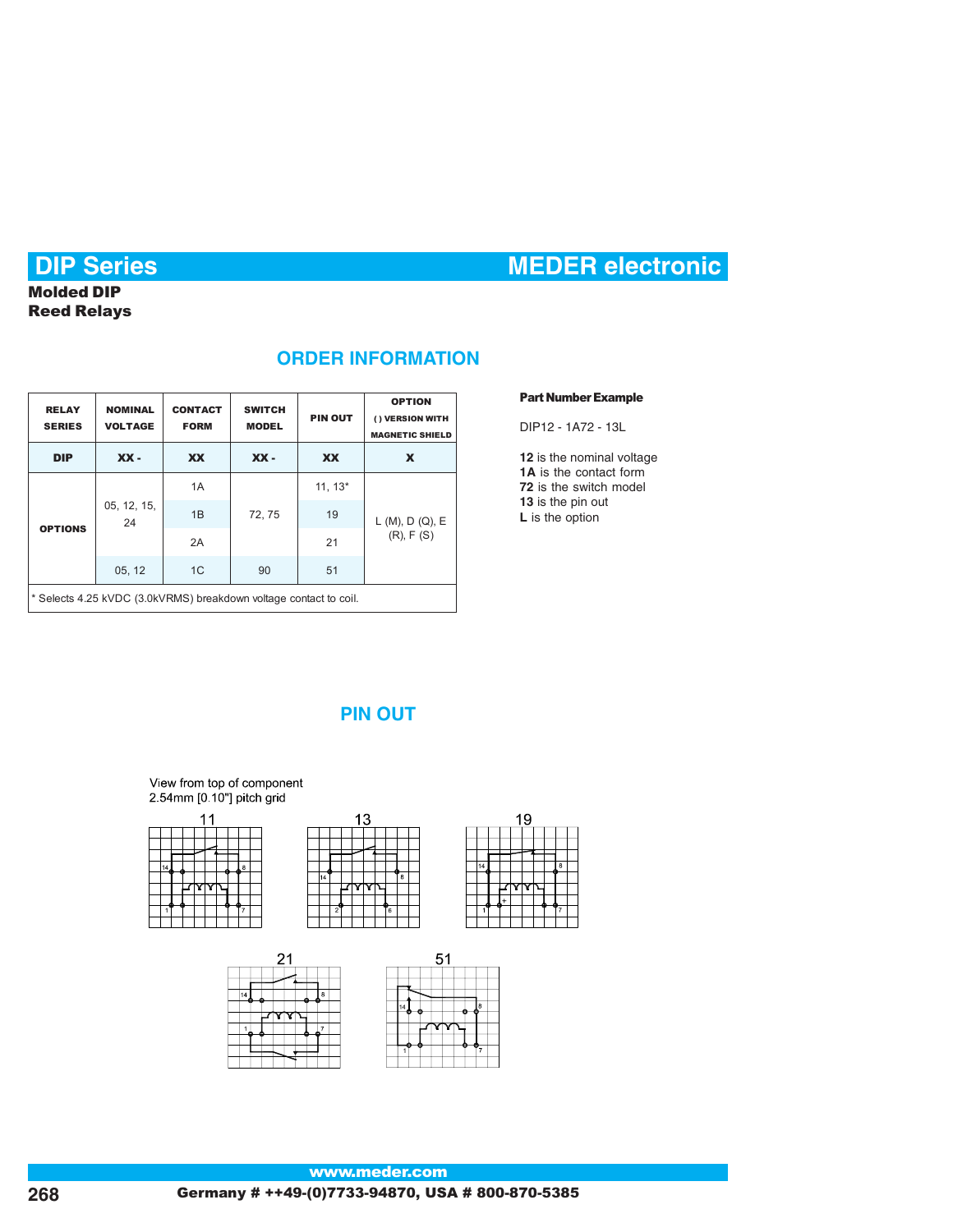### **OPTIONS**

( ) Versions with magnetic shield

View from top of component 2.54mm [0.10"] pitch grid



## **OPTIONS DEPENDENCE ON CASE SIZES**

| <b>CONTACT</b><br><b>FORM</b> | <b>PACKAGE</b><br><b>SIZE</b> | <b>PIN OUT</b> | <b>OPTIONS</b>   |                           |                    |                  |                    |              |                  |                    |  |  |
|-------------------------------|-------------------------------|----------------|------------------|---------------------------|--------------------|------------------|--------------------|--------------|------------------|--------------------|--|--|
|                               |                               |                | L                | D                         | Е                  | F                | M                  | Q            | $\mathbf R$      | ${\bf s}$          |  |  |
| 1A                            | Low Profile                   | 11             | $\boldsymbol{x}$ |                           | $\pmb{\mathsf{x}}$ |                  |                    |              |                  |                    |  |  |
|                               |                               | 13             | $\mathbf x$      |                           |                    |                  |                    |              |                  |                    |  |  |
|                               | High Profile                  | 11             |                  | $\boldsymbol{x}$          |                    | $\boldsymbol{x}$ | $\boldsymbol{x}$   | $\pmb{\chi}$ |                  | $\pmb{\mathsf{x}}$ |  |  |
|                               |                               | 13             |                  | $\pmb{\mathsf{x}}$        |                    |                  | X                  | X            |                  |                    |  |  |
| 1B                            | <b>High Profile</b>           | 19             | $\boldsymbol{x}$ | $\boldsymbol{\mathsf{x}}$ |                    |                  | $\pmb{\mathsf{x}}$ | $\pmb{\chi}$ |                  |                    |  |  |
| 2A                            | <b>High Profile</b>           | 21             | $\boldsymbol{x}$ | $\boldsymbol{x}$          | $\boldsymbol{x}$   | $\boldsymbol{x}$ | $\boldsymbol{x}$   | $\mathbf x$  | $\boldsymbol{x}$ | $\mathbf x$        |  |  |
| 1 <sup>C</sup>                | Low Profile                   |                | $\boldsymbol{x}$ |                           |                    |                  |                    |              |                  |                    |  |  |
|                               | <b>High Profile</b>           | 51             |                  | $\boldsymbol{x}$          | $\boldsymbol{x}$   | $\boldsymbol{x}$ | $\boldsymbol{x}$   | $\mathbf{x}$ | $\mathbf x$      | $\pmb{\chi}$       |  |  |

- $L = No$  option
- $D =$  With Diode between pin 2 and 6 (Pin 2 is positive)
- $E$  = Internal shield on pin 9<br> $E$  = With Diode between pi
	- $=$  With Diode between pin 2 and 6 (Pin 2 is positive) and Internal shield on pin 9
- M = External magnetic shield
- $Q =$  External magnetic shield and diode between pin 2 and 6 (Pin 2 is positive) R = External magnetic shield
	- and internal shield on pin 9
- S = External magnetic shield and with diode between pin 2 and 6 (Pin 2 is positive) and internal shield on pin 9

#### www.meder.com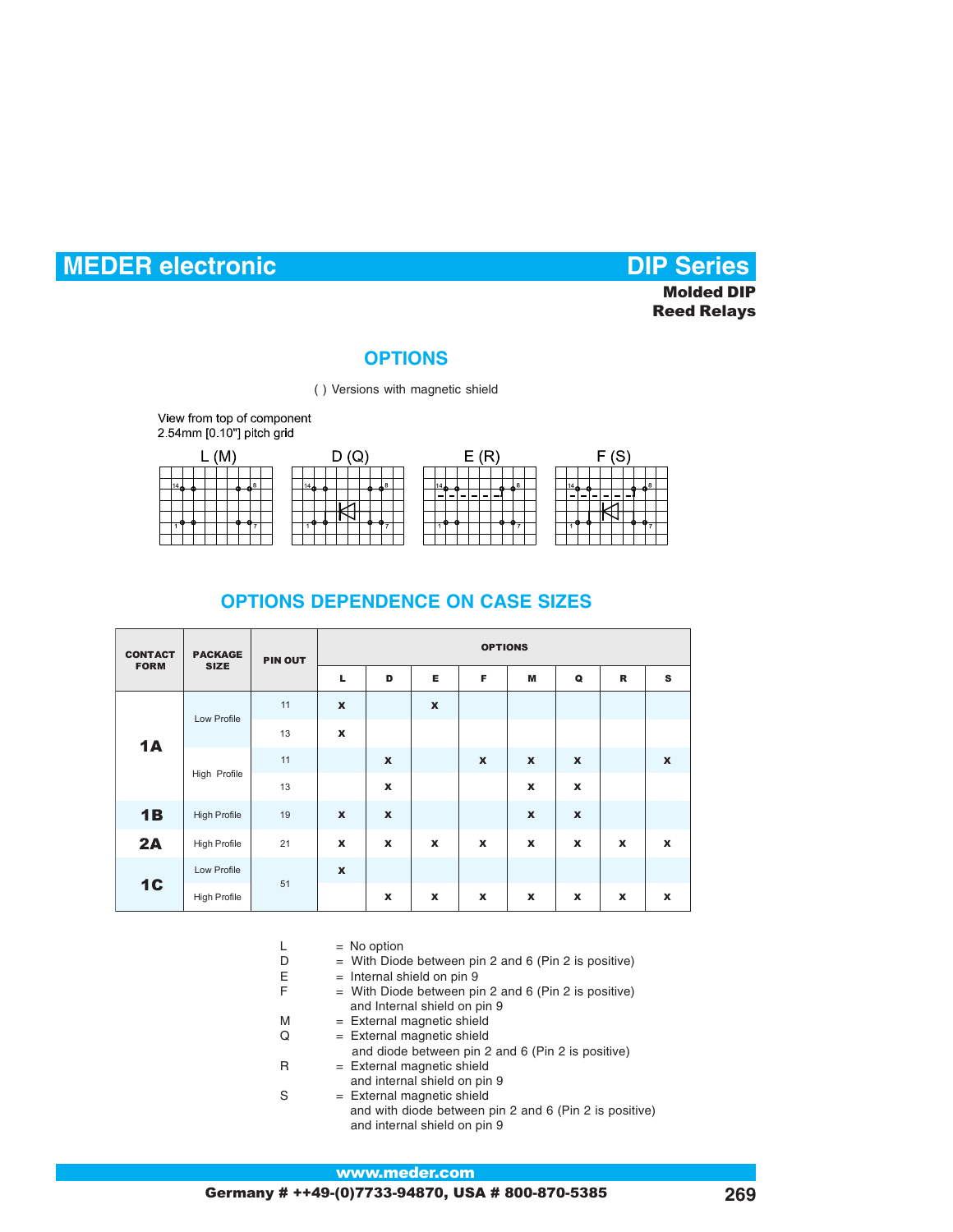# **Reed Relays**

# **RELAY DATA**

| All data at 20 °C                                                                                                                            | Switch Model --><br>Contact Form -->                                 | <b>Contact 72</b><br>Form $A/B$ |            |      | <b>Contact 75</b><br>Form $A/B$ |            |      | <b>Contact 90</b><br>Form C  |            |      |                           |  |
|----------------------------------------------------------------------------------------------------------------------------------------------|----------------------------------------------------------------------|---------------------------------|------------|------|---------------------------------|------------|------|------------------------------|------------|------|---------------------------|--|
| <b>Contact Ratings</b>                                                                                                                       | <b>Conditions</b>                                                    | Min.                            | Typ.       | Max. | Min.                            | Typ.       | Max. | Min.                         | Typ.       | Max. | <b>Units</b>              |  |
| <b>Switching Power</b>                                                                                                                       | Any DC combination of V & A not<br>to exceed their individual max.'s |                                 |            | 20   |                                 |            | 10   |                              |            | 3    | W                         |  |
| Switching Voltage                                                                                                                            | DC or peak AC                                                        |                                 |            | 200  |                                 |            | 1000 |                              |            | 175  | $\vee$                    |  |
| Switching Current                                                                                                                            | DC or peak AC                                                        |                                 |            | 1.0  |                                 |            | 0.5  |                              |            | 0.25 | $\overline{A}$            |  |
| Carry Current                                                                                                                                | DC or peak AC                                                        |                                 |            | 1.25 |                                 |            | 1.0  |                              |            | 1.2  | A                         |  |
| <b>Static Contact Resistance</b>                                                                                                             | w/ 0.5V & 50mA                                                       |                                 |            | 150  |                                 |            | 200  |                              |            | 150  |                           |  |
| <b>Dynamic Contact Resistance</b>                                                                                                            | Measured w/ 0.5V & 50mA 1.5 ms<br>after closure                      |                                 |            | 200  |                                 |            | 200  |                              |            | 250  |                           |  |
| <b>Insulation Resistance</b><br>(100 Volts applied)                                                                                          | Across contacts<br>Contact to coil                                   | $10^{12}$<br>$10^{12}$          |            |      | $10^{10}$<br>$10^{12}$          |            |      | 10 <sup>9</sup><br>$10^{12}$ |            |      | $\Omega$                  |  |
| Breakdown Voltage                                                                                                                            | Across contacts<br>Contact to coil                                   | 320<br>1500*                    |            |      | 1000**<br>1500*                 |            |      | 200<br>1500                  |            |      | <b>VDC</b>                |  |
| Operate Time, incl. Bounce                                                                                                                   | Measured w/ 100% overdrive                                           |                                 |            | 0.5  |                                 |            | 0.5  |                              |            | 0.7  | ms                        |  |
| <b>Reset Time</b>                                                                                                                            | Measured w/ no coil suppression                                      |                                 |            | 0.1  |                                 |            | 0.1  |                              |            | 1.5  | ms                        |  |
| Capacitance                                                                                                                                  | Across contacts<br>Contact to coil                                   |                                 | 0.2<br>2.0 |      |                                 | 0.4<br>2.0 |      |                              | 1.0<br>3.0 |      | pF                        |  |
| <b>Life Expectancies</b>                                                                                                                     |                                                                      |                                 |            |      |                                 |            |      |                              |            |      |                           |  |
| Switching 5 Volts@ 10mA<br>DC only & <10 pF stray cap.                                                                                       |                                                                      |                                 | 1000       |      |                                 | 500        |      |                              | 100        |      | 10 <sup>6</sup><br>Cycles |  |
| For other load requirements please see our life test section located<br>on page 151.                                                         |                                                                      |                                 |            |      |                                 |            |      |                              |            |      |                           |  |
| <b>Environmental Data</b>                                                                                                                    |                                                                      |                                 |            |      |                                 |            |      |                              |            |      |                           |  |
| <b>Shock Resistance</b>                                                                                                                      | 1/2 sine wave duration 11ms                                          |                                 |            | 50   |                                 |            | 50   |                              |            | 50   | g                         |  |
| <b>Vibration Resistance</b>                                                                                                                  | From 10 - 2000 Hz                                                    |                                 |            | 20   |                                 |            | 20   |                              |            | 20   | g                         |  |
| Ambient Temperature                                                                                                                          | 10 °C/ minute max. allowable                                         | $-20$                           |            | 70   | $-20$                           |            | 70   | $-20$                        | 70         |      | °C                        |  |
| Storage Temperature                                                                                                                          | 10 °C/ minute max. allowable                                         | $-35$                           |            | 95   | $-35$                           |            | 95   | $-35$<br>95                  |            |      | $^0C$                     |  |
| Soldering Temperature                                                                                                                        | 260<br>260<br>5 sec. dwell                                           |                                 |            | 260  | $^0C$                           |            |      |                              |            |      |                           |  |
| * Selects pin out 13 and 4.25 kVDC (3.0 kVRMS) breakdown voltage contact to coil. ** For higher voltage requirements please consult factory. |                                                                      |                                 |            |      |                                 |            |      |                              |            |      |                           |  |